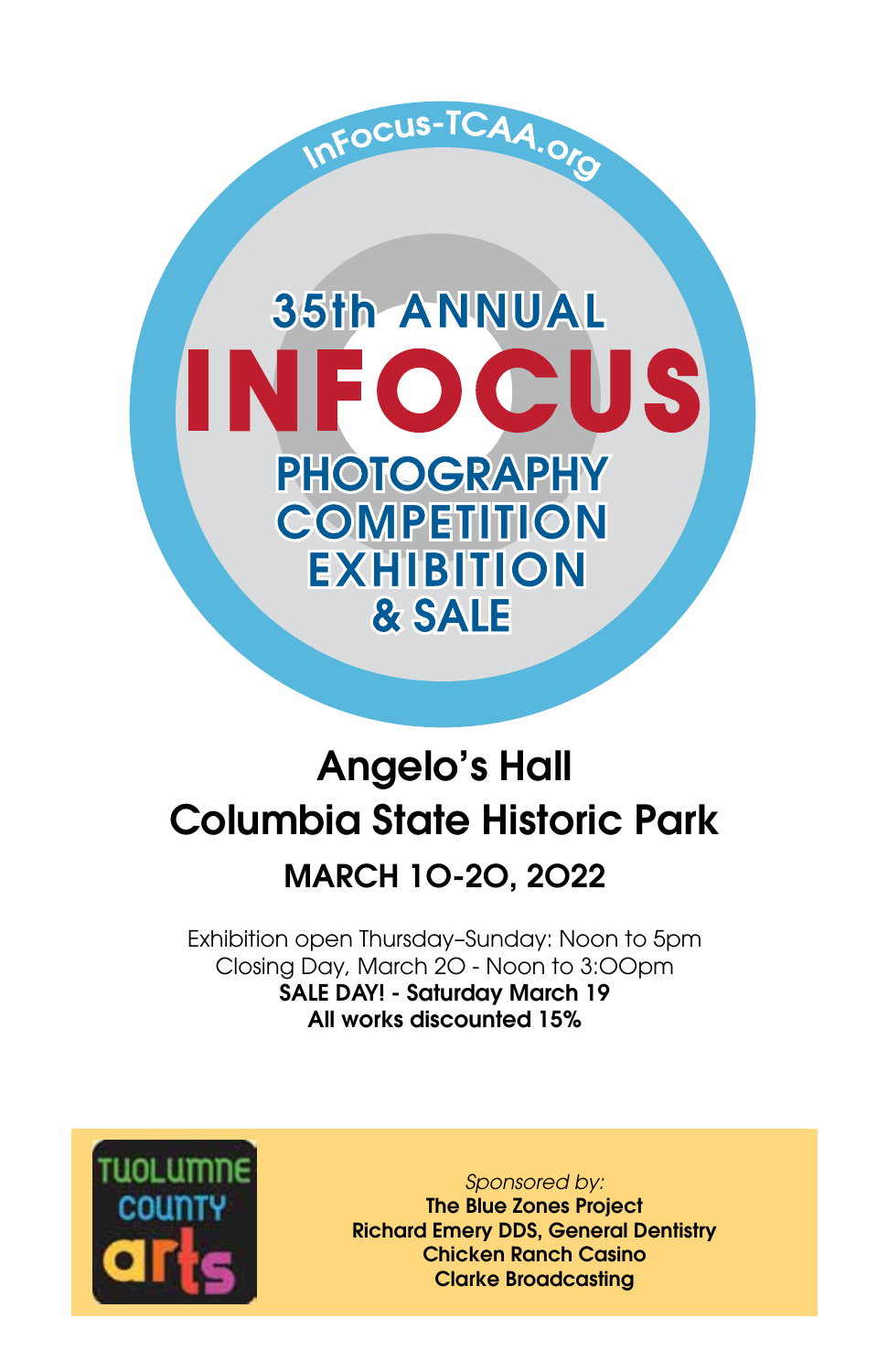## THE 2O22 INFOCUS PHOTOGRAPHY COMPETITION, EXHIBITION & SALE

*Blue Zone - Natural Movement*

Blue Zones Project-Tuolumne County is a new community health and well-being initiative making healthy choices easier in our county. One of the driving "Power 9" goals for healthy living is Natural Movement. The category illustrates people, families, groups, moving in their every-day life (not in a gym) Images may include gardening, walking, yoga, dancing, dog walking, biking or other activity in natural settings in Tuolumne County.

#### *Plants*

A living organism of the kind exemplified by trees, shrubs, herbs, grasses, ferns, and mosses, seeds, bulbs, algae and fungi.

### *People*

Images may be photos of groups or individuals; a staged portrait or a spontaneous moment.

### *Animals*

Birds, mammals, insects, reptiles, rodents, amphibians, fish and other marine life, domestic pets; any living creature other than a human.

### *Landscapes*

Images depict an expanse of scenery: landscapes, seascapes, panoramas, time-lapse, outdoor scenes, sunsets, farms, light painting, night shots, aerial photography.

### *Man-Made*

The subject of the image is manufactured, created or constructed by human beings.

### 2O22 INFOCUS AWARDS

Best of Show: \$300 and certificate The Charles Moore Excellence in Photography Award: \$250 and engraved trophy The Blue Zone: \$250 and ribbon First Place: \$150 and certificate in each category Second Place: \$75 and certificate in each category Third Place: \$50 and certificate in each category Honorable Mention: ribbon Judges choice: \$50 and ribbon Sponsor Awards, judged by sponsors: \$50 and ribbon. People's & Students Choice Awards, voted on by the public: \$50 and ribbon.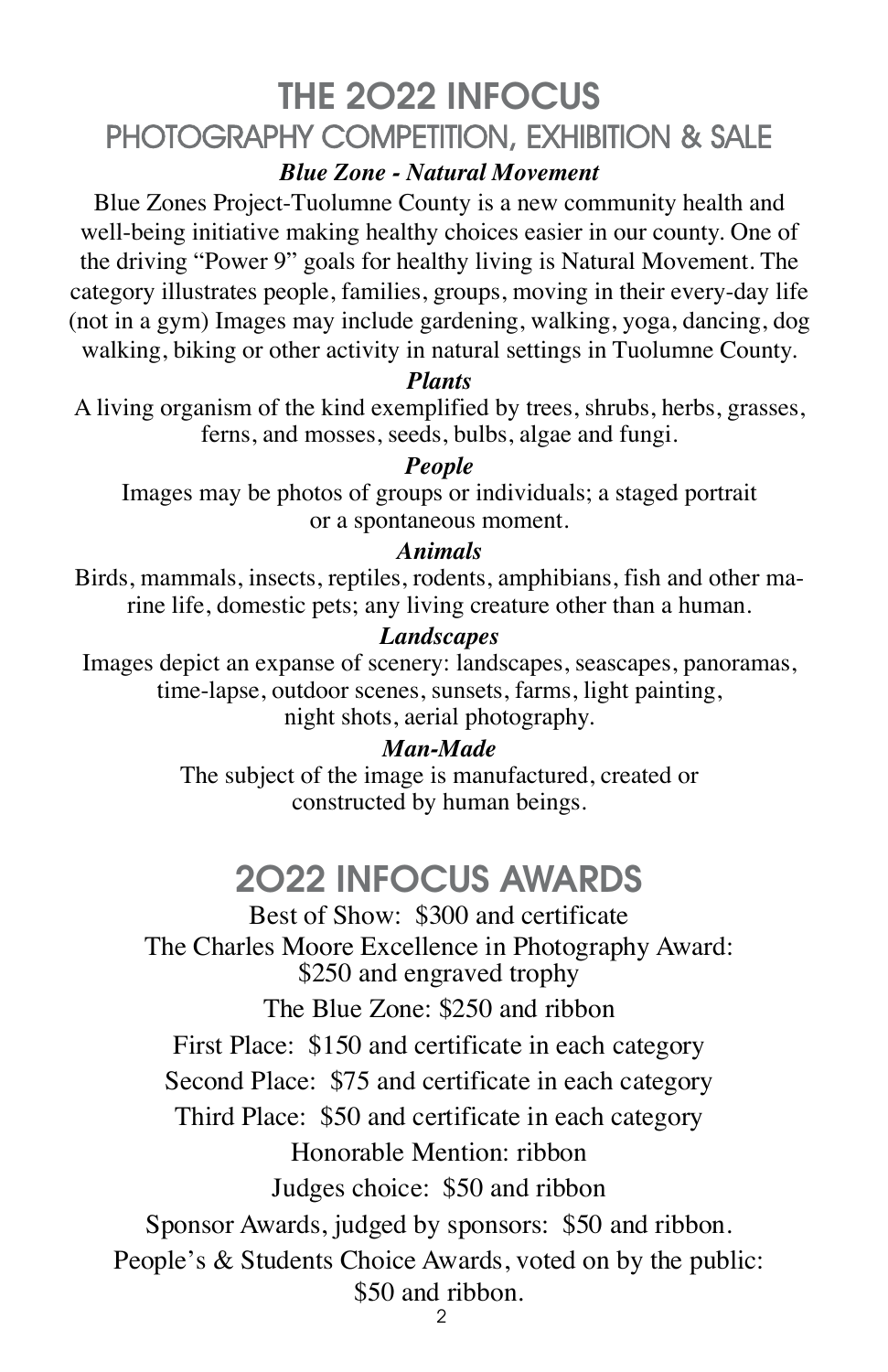### CHARLES MOORE EXCELLENCE IN PHOTOGRAPHY AWARD *sponsored by Clarke Broadcasting*

*This award honors TCA supporter and nationally renowned photographer, Charles Moore, for the image that is most inspirational in the spirit of his work – his 1960s Civil Rights and his local photography.* 



Charles Moore was a nationally-known photographer who lived in the Mother Lode region in the 1980s. Working as a newspaper photographer in Alabama in the late '50s and early '60s, Charles produced many of the iconic images of the civil rights movement, notably one documenting Martin Luther King's arrest for loitering on September 3, 1958. That image has been described as an image "as iconic to our times as the Mona Lisa is to the Renaissance."

Charles' critically-acclaimed civil rights photography is said to have led to the passage of the landmark civil rights legislation enacted in 1965. His civil rights work is chronicled in the book, *Powerful Days: Civil Rights Photography of Charles Moore.*

His work has been featured in publications ranging from *Life Magazine* to *Playboy*. Charles was proud to have been the first recipient, in 1989, of the annual Kodak Crystal Eagle Award for Photojournalism.

During his time in the Mother Lode, Charles' photographs of the region were featured in a book titled *The Mother Lode: A Celebration of California's Gold Country*. Gracious to a fault, he was always willing to share his knowledge of photography with his friends.

Charles was a valued supporter of an earlier version of Tuolumne County Arts. He was an important contributor to InFocus and served as a judge several times.

The Charles Moore Award is presented each year to commemorate what Steven Kasher has described as the "photographic agility, graphic ingenuity and sheer passion" embodied in Charles' work; work in which the key element is capturing the moment.

#### 2O22 INFOCUS EXHIBITION COMMITTEE

Dave Bonnot, Cheryl Calderero, Stephanie Cholez, Rick Emery David Goldemberg, Don Hukari, Tim Konrad, Laurie Lehmann Dianne Shannon, Judy Stoltenberg, Thad Waterbury, Jerry Woodward

THANKS FOR COMMUNITY SUPPORT FROM: Columbia City Hotel • Columbia House Restaurant • Gianelli Vineyards Local Collective Goods and Gifts • Sierra Instant Printing • Teshin and Associates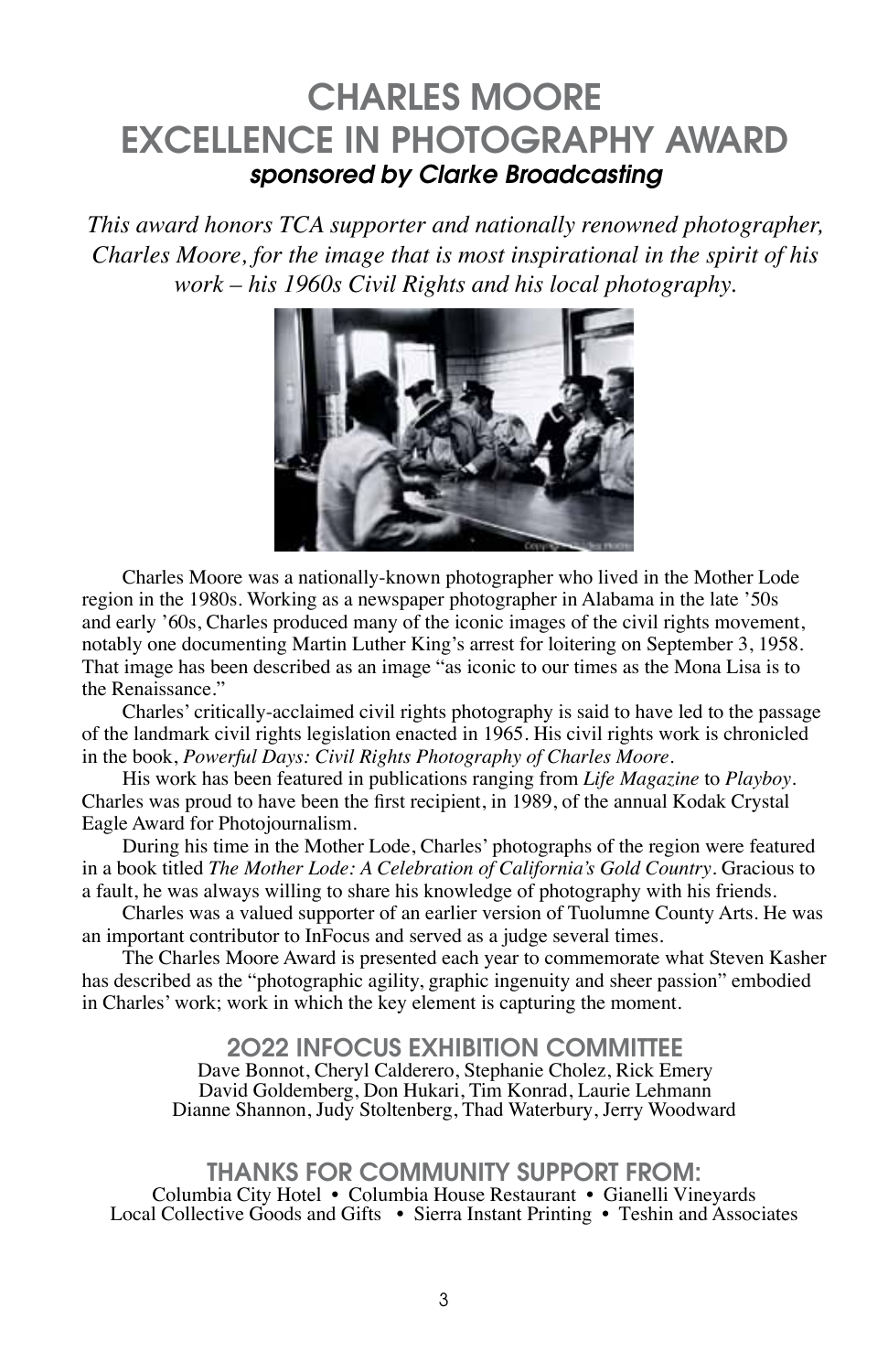

Dave Bonnot **Mathew Brown** Cheryl Calderaro Jim Cunningham Chris Fuzie Sohee Miller Sohee Miller Jerry Woodward

| <b>BLUE ZONES</b>               |          |
|---------------------------------|----------|
| <b>High Country Fly Fishing</b> | \$250.00 |
| Spring Walk in the Mountains    | \$250.00 |
| Stepping to the Music           | \$155.00 |
| <b>Shadow Riders</b>            | \$250.00 |
| Dr. Mac on the PCT              | \$50.00  |
| Man of the Woods                | \$250.00 |
| The Little Things               | \$250.00 |
| Being in My Happy Place         | \$150.00 |
|                                 |          |

### nnnnnnnnnn PLANTS nnnnnnnnnn

| Larry Angier         | Timberline Ancient Juniper                          | \$250.00 |
|----------------------|-----------------------------------------------------|----------|
| Larry Angier         | <b>Smoky Sunrise</b>                                | \$250.00 |
| Cristi Canepa        | Ice Crystals on Oak Leaves                          | \$95.00  |
| Linda Cararie-Marble | Rain Drop                                           | \$85.00  |
| Linda Cararie-Marble | Cactus Gold                                         | \$85.00  |
| Connie Cassinetto    | Let the Sun Shine                                   | \$220.00 |
| Stephanie Cholez     | <b>Narcissus</b>                                    | \$150.00 |
| Stephanie Cholez     | <b>Patterns In Nature</b>                           | \$150.00 |
| Stephanie Cholez     | Seed Pod                                            | \$150.00 |
| Stephanie Cholez     | <b>Textures In Nature</b>                           | \$150.00 |
| Jim Cunningham       | <b>Ancient Bristlecone</b>                          | \$250.00 |
|                      | David Goldemberg Azalea Garden - Southern Wales, UK | \$180.00 |
| Laurie Lehmann       | Raindrops                                           | \$125.00 |
| Tara Schendel        | Birch Forest Burke, Virginia                        | \$300.00 |
| Kathleen Syverson    | Curls                                               | \$175.00 |
| Dean Taylor          | Aspen Bark Abstract                                 | \$300.00 |
| Leslie Thompson      | <b>Succulent Steps</b>                              | \$70.00  |
| Marcia Thompson      | <b>Leland Flower</b>                                | \$55.00  |
| April Woods          | <b>Plant Spectrum</b>                               | \$100.00 |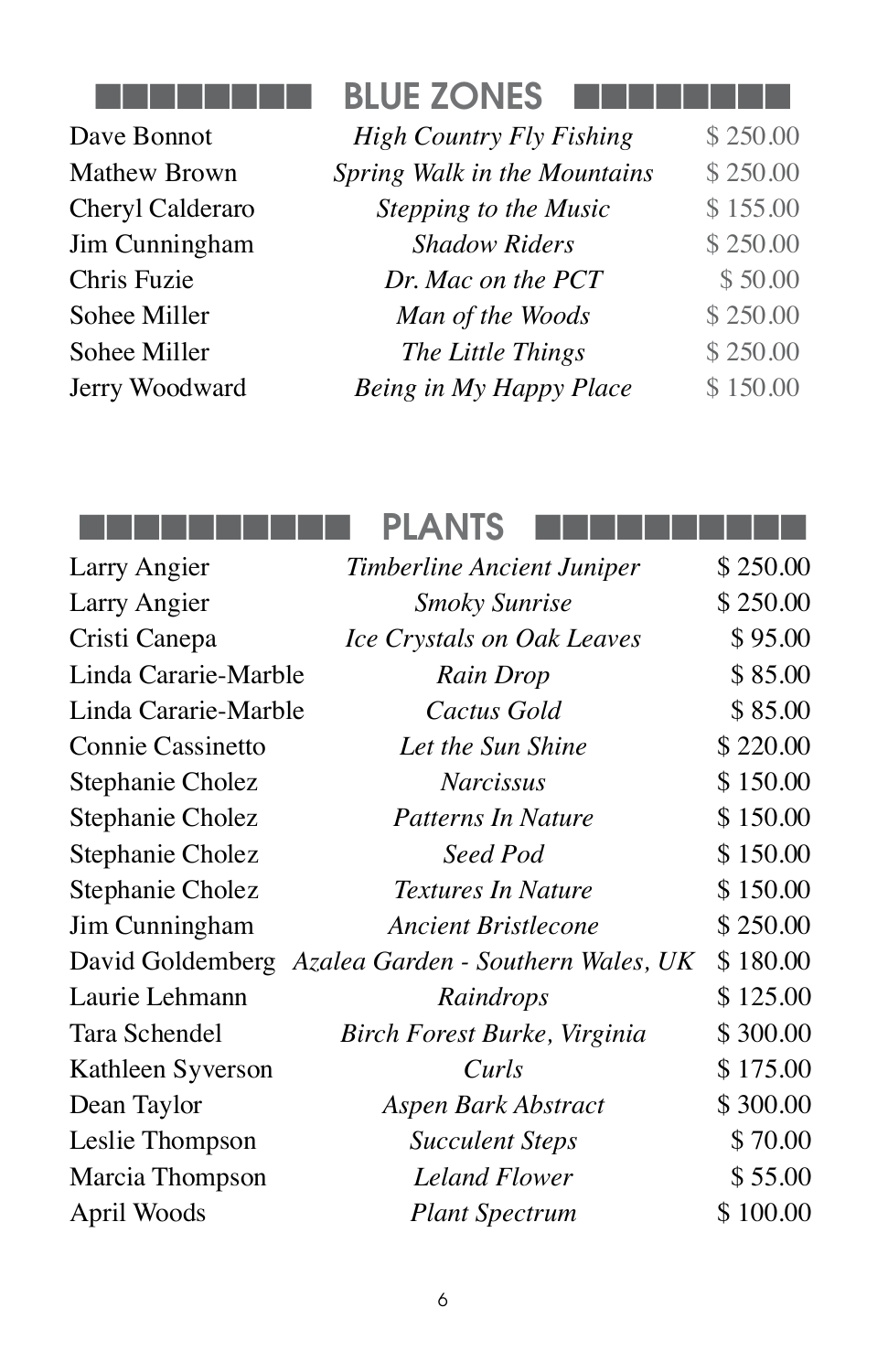|  |  |  |  | ----------- |  | <b>PEOPLE</b> |  |  |  |  |  |  |  | __________ |  |
|--|--|--|--|-------------|--|---------------|--|--|--|--|--|--|--|------------|--|
|  |  |  |  |             |  |               |  |  |  |  |  |  |  |            |  |

| Larry Angier             | Hot Time At The Foundry                   | \$250.00 |
|--------------------------|-------------------------------------------|----------|
| Larry Angier             | Calf branding in the Amador Foothills     | \$250.00 |
| <b>Emily Apodaca</b>     | Escape                                    | \$250.00 |
| James Berger             | Warming By Camp Fire                      | \$250.00 |
| James Berger             | <b>Feeding the Pigeons</b>                | \$150.00 |
| Alyn Brereton            | Charmer, India                            | \$650.00 |
| Alyn Brereton            | Age Of Time                               | \$650.00 |
| Alyn Brereton            | Rodeo Clown                               | \$650.00 |
| Stephanie Cholez         | Alexis                                    | \$150.00 |
| <b>John Curtin</b>       | <b>Headed to the North Pole</b>           | \$185.00 |
| George Dondero           | Through the Village                       | \$300.00 |
| <b>Michael Funk</b>      | <i>Introspection</i>                      | \$125.00 |
| David Goldemberg         | <b>CAL FIRE Firefighter - Pallet Fire</b> | \$150.00 |
| <b>Tim Konrad</b>        | A July Afternoon Walk                     | \$330.00 |
| Tim Konrad               | Holding Grandma's Hand                    | \$330.00 |
| <b>Tim Konrad</b>        | Lilah Rae                                 | \$330.00 |
| Laurie Lehmann           | Connection                                | \$125.00 |
| Tara Schendel            | Awesome Gossip                            | \$300.00 |
| Victoria Stojanovich     | Morning Roundup                           | \$350.00 |
| Dean Taylor              | Venice Gossip                             | \$250.00 |
| Mark Taylor              | <b>Mountain Home</b>                      | \$200.00 |
| Mark Taylor              | <b>American Family</b>                    | \$350.00 |
| Mark Taylor              | <b>Gravel Lawn</b>                        | \$359.00 |
| Adri Walker              | Hiding in a Tree                          | \$539.00 |
| <b>Brandyn Wilkinson</b> | Two Tickets to the Show                   | \$890.00 |
| Brandyn Wilkinson        | The Desperate Man                         | \$890.00 |
| Jerry Woodward           | To the Rescue                             | \$295.00 |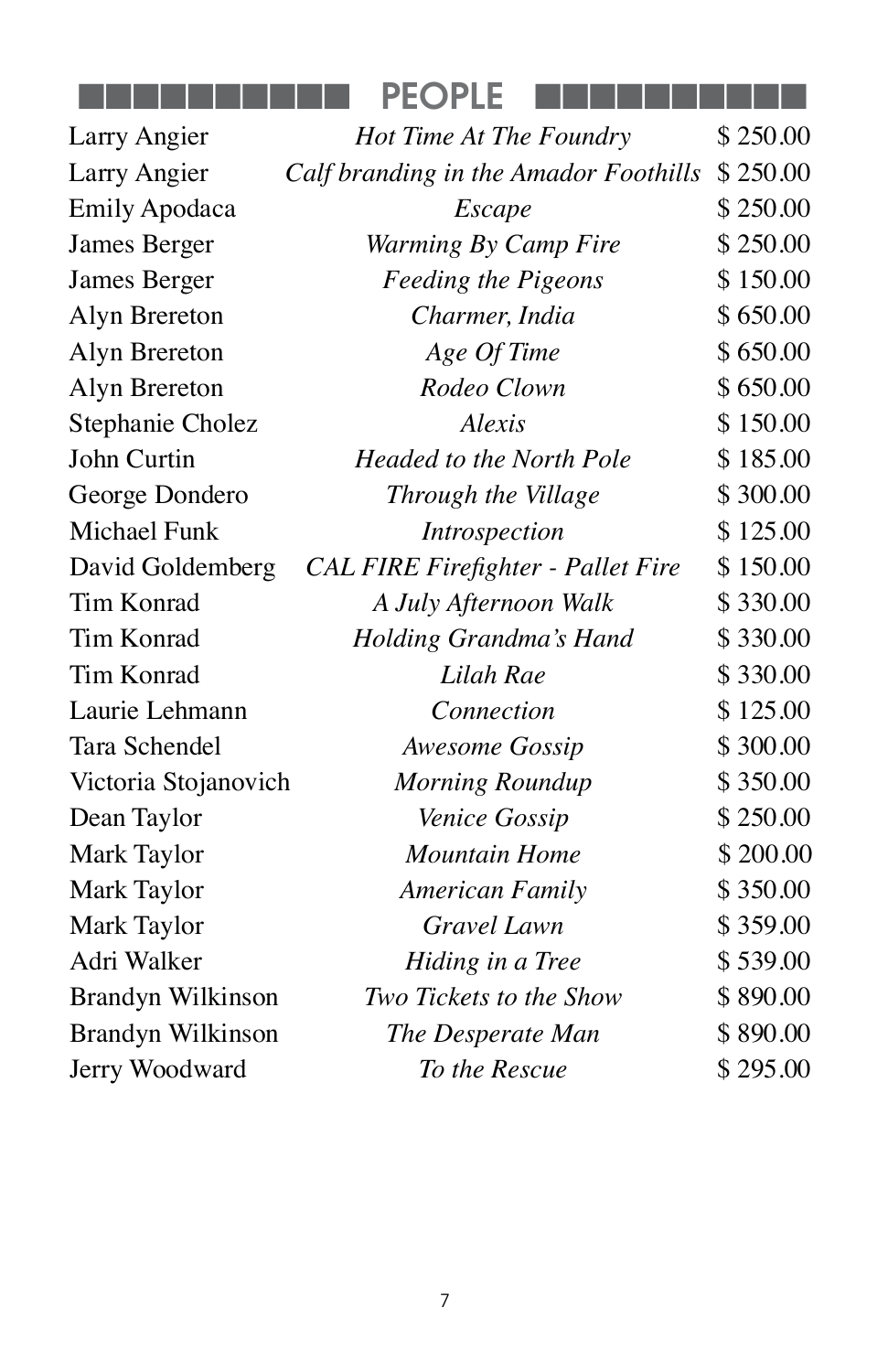| <b>ANIMALS</b> |  |
|----------------|--|
|                |  |

| Rosalva Aguilar          | <b>From Behind</b>                   | \$200.00 |
|--------------------------|--------------------------------------|----------|
| Irene Berger             | <b>Pretty Fox</b>                    | \$195.00 |
| James Berger             | Olie and Mom Guenon Monkeys          | \$150.00 |
| <b>Mathew Brown</b>      | The Husky Sisters                    | \$250.00 |
| Cheryl Calderaro         | If You're Happy, Show Me Your Tongue | \$195.00 |
| <b>Connie Cassinetto</b> | Sandhill Crane Take Off              | \$220.00 |
| Connie Cassinetto        | Northern Harrier                     | \$220.00 |
| Jim Cunningham           | Into The Storm                       | \$250.00 |
| John Curtin              | Mrs. Curious                         | \$185.00 |
| George Dondero           | Hummer at Work                       | \$300.00 |
| George Dondero           | Water for Everyone                   | \$300.00 |
| George Dondero           | <b>Cedar Waxwing Debate</b>          | \$300.00 |
| Michael Funk             | Morning Light                        | \$250.00 |
| <b>Tom Furnanz</b>       | Wings Forward                        | \$175.00 |
| Tom Furnanz              | Wings Up                             | \$175.00 |
| <b>Tom Furnanz</b>       | Wings at Rest                        | \$175.00 |
| <b>Matthew Gass</b>      | <b>Snail and Ants</b>                | \$160.00 |
| Gary Johnson             | Majestic Flight                      | \$249.00 |
| Elizabeth Kayl           | <b>Sunset Sentinel</b>               | \$200.00 |
| Kimberly Keller          | <b>Barn Swallows</b>                 | \$200.00 |
| Kimberly Keller          | Foxes                                | \$200.00 |
| Ilse Maria Kerns         | <b>Pale Horses</b>                   | \$275.00 |
| Ilse Maria Kerns         | <b>Chasing Freedom</b>               | \$275.00 |
| <b>Michael Kerns</b>     | Desert Patriarch                     | \$250.00 |
| Larry Lew                | <b>Hunting Bald Eagle</b>            | \$250.00 |
| Larry Lew                | Preening Ibis                        | \$250.00 |
| Larry Lew                | <b>Frowning Eagle</b>                | \$250.00 |
| Michael Maloney          | <b>A Winter Treat</b>                | \$300.00 |
| Michael Maloney          | Exploring a Winter Wonderland        | \$300.00 |
| Michael Maloney          | A Winter Crown                       | \$300.00 |
| Michael Maloney          | Sunflower and the Honeybee           | \$300.00 |
| <b>Allyson Rasor</b>     | Ready to Take Flight                 | \$100.00 |
| Dianne Shannon           | Wolf Eel                             | \$150.00 |
| Dianne Shannon           | <b>Filter Feeders</b>                | \$150.00 |
|                          |                                      |          |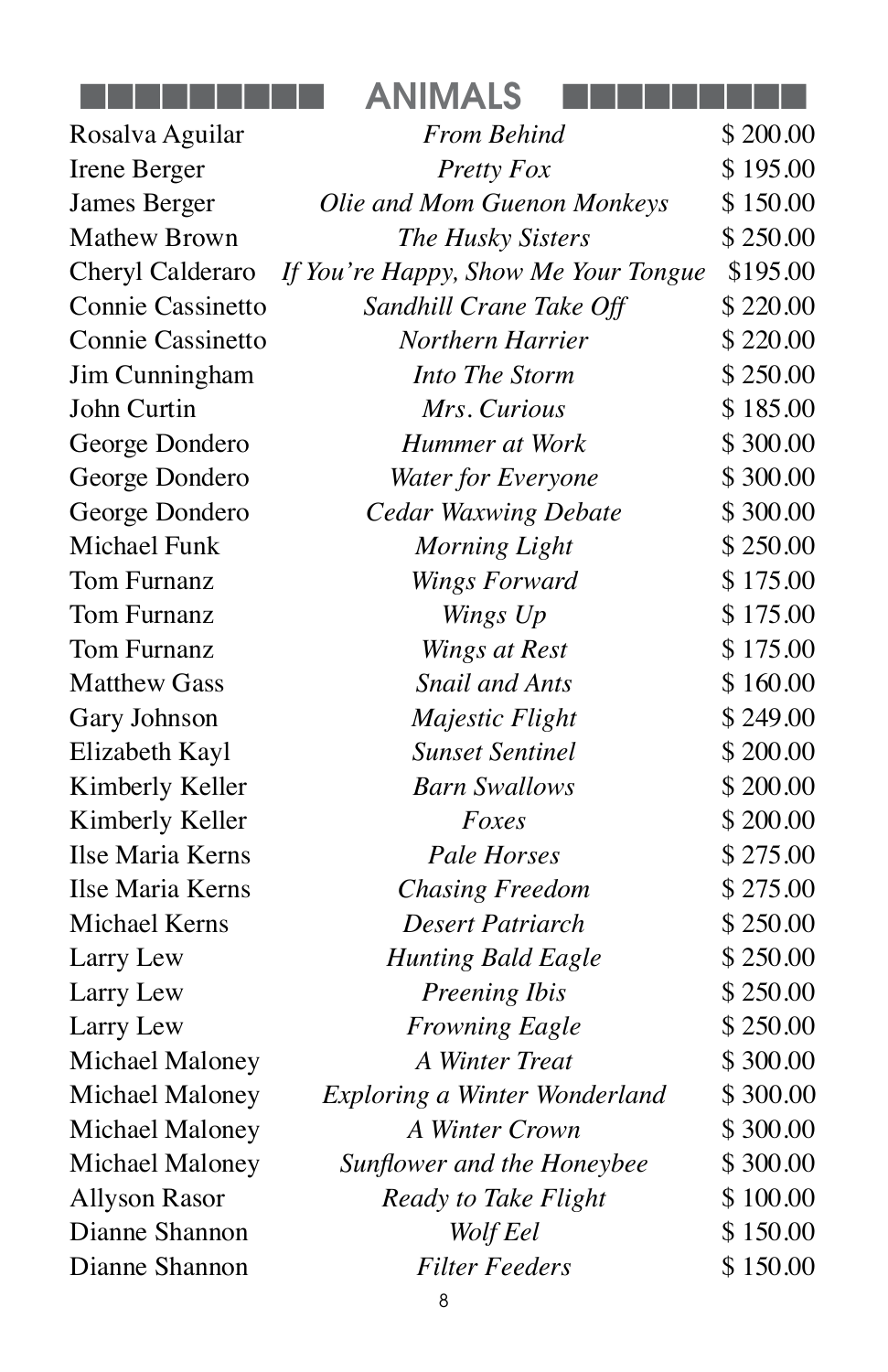

**ANIMALS** 

Dave Strauss *American Robin Defies Gravity With A Red Berry* \$300.00 Dean Taylor *Windblown Fox* \$ 300.00 Hannah Walloupe *Sir Lunar Eclipse* \$ 115.00 Hannah Walloupe *What I See*.  $$115.00$ Hannah Walloupe *Taking Flight* \$ 115.00 April Woods *The Sea Slug* \$ 100.00

nnnnnnn LANDSCAPES nnnnnnn

| Rosalva Aguilar      | <b>Farmers Sunrise</b>             | \$200.00 |
|----------------------|------------------------------------|----------|
| Rosalva Aguilar      | <b>Just Shook</b>                  | \$200.00 |
| Larry Angier         | Afternoon On The Hillside          | \$250.00 |
| Dave Bonnot          | <b>Big Sur Sunset</b>              | \$250.00 |
| Alyn Brereton        | Yosemite Morning Mist              | \$800.00 |
| <b>Mathew Brown</b>  | <b>Pinecrest Reflection Magic</b>  | \$250.00 |
| Cheryl Calderaro     | <b>Angelic Moon at Dawn</b>        | \$155.00 |
| Cristi Canepa        | The Grand Canyon of Yellowstone    | \$500.00 |
| Linda Cararie-Marble | <b>Calm Blues</b>                  | \$85.00  |
| Connie Cassinetto    | <b>Evening Sand Dunes</b>          | \$220.00 |
| Connie Cassinetto    | Let the Morning Shine-Death Valley | \$220.00 |
| Jim Cunningham       | <b>Fly Geyser</b>                  | \$250.00 |
| John Curtin          | Mesa Arch, Canyonlands NP          | \$250.00 |
| <b>Rick Emery</b>    | <b>Moon Rise</b>                   | \$100.00 |
| <b>Rick Emery</b>    | <b>Slot</b>                        | \$100.00 |
| <b>Matthew Gass</b>  | <b>Phases of Water</b>             | \$160.00 |
| <b>Matthew Gass</b>  | <b>Batteries with Exchange</b>     | \$160.00 |
| <b>Gary Hunter</b>   | Foggy Morning in the Cypress Trees | \$250.00 |
| <b>Gary Hunter</b>   | Reflections in the Swamp           | \$250.00 |
| Pat Jennings         | Mono Lake                          | \$125.00 |
| Gary Johnson         | A Mystical Morning at Oxbow Bend   | \$249.00 |
| Gary Johnson         | Reflections of the Grand Tetons    | \$249.00 |
| Elizabeth Kayl       | Reflection                         | \$200.00 |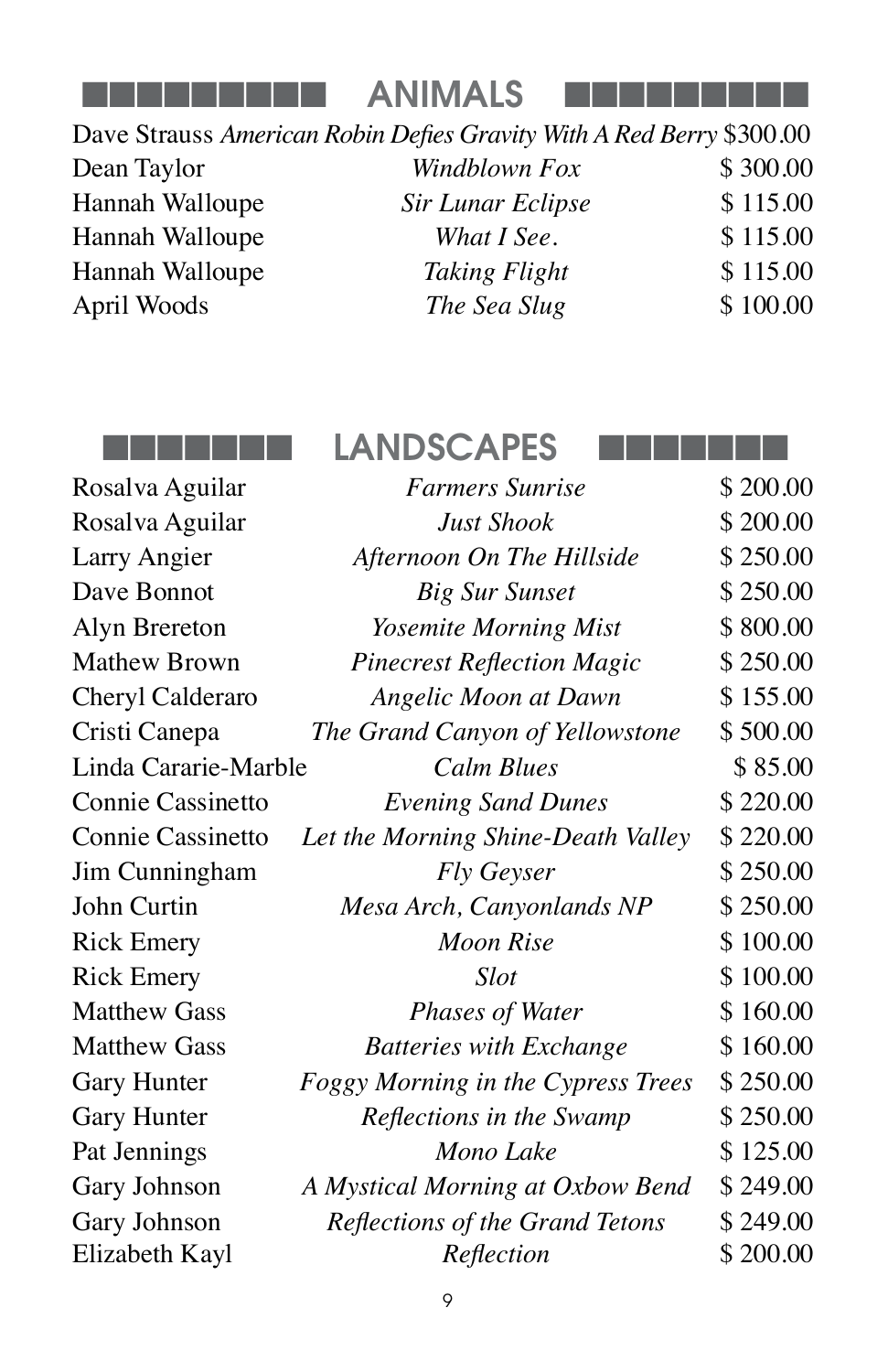

Tim Konrad Larry Lew Larry Lew  $Michael Maloney$ **Michael Maloney Jackie Matthews** Sohee Miller **Jennifer Moss Jennifer Moss** *S* **Jennifer Moss** *Jennifer Moss* Jennifer Moss *The Penguin and the Milky Way* \$ 350.00 **Jennifer Moss** Paul Neal *T<sub>h</sub>* Paul Neal Darrell OSullivan Darrell OSullivan Darrell OSullivan *Painted Desert Sunset* \$ 350.00 Jay Power Deborah Rei Ronald Robinson *McWay Falls & Milky Way* \$ 800.00 Ronald Robinson *B&W Winter Storm* \$ 600.00 Ronald Robinson *Bristle Cone & Milky Way* \$ 650.00 **Barbara Stewart Barbara Stewart** Dean Taylor Sheila Tyree Brandyn Wilkinson *Desert Sunrise* \$ 739.00 April Woods

| <b>Shadow Reverie</b>             | \$330.00 |
|-----------------------------------|----------|
| <b>Smokey Sierra Peaks</b>        | \$275.00 |
| <b>Spring Runoff</b>              | \$275.00 |
| High Sierra Moonrise              | \$300.00 |
| Caples Lake Milky Way             | \$300.00 |
| <b>Windows to Heaven</b>          | \$750.00 |
| The Phoenix                       | \$300.00 |
| <b>Sunset at Rodeo Beach</b>      | \$350.00 |
| acrifice to the Lighthouse Gods   | \$350.00 |
| <b>Shark Tooth Rock at Sunset</b> | \$350.00 |
| Moose Photo Bomb                  | \$350.00 |
| The Penguin and the Milky Way     | \$350.00 |
| <b>Skyline Springtime</b>         | \$350.00 |
| he Path - Patricks Point SP, CA   | \$325.00 |
| Reflect - Woods Lake              | \$225.00 |
| <b>Sunrise Lake Powell</b>        | \$350.00 |
| <b>Desert Buttes</b>              | \$250.00 |
| <b>Painted Desert Sunset</b>      | \$350.00 |
| <b>Burning Desire</b>             | \$100.00 |
| High Prairie Stilllife            | \$50.00  |
| McWay Falls & Milky Way           | \$800.00 |
| <b>B&amp;W Winter Storm</b>       | \$600.00 |
| Bristle Cone & Milky Way          | \$650.00 |
| Mono Lake Reflections             | \$100.00 |
| Above the Fog                     | \$100.00 |
| <b>Mormon Row Winter</b>          | \$300.00 |
| <b>Point Lobos Cove</b>           | \$250.00 |
| <b>Desert Sunrise</b>             | \$739.00 |
| Solo                              | \$100.00 |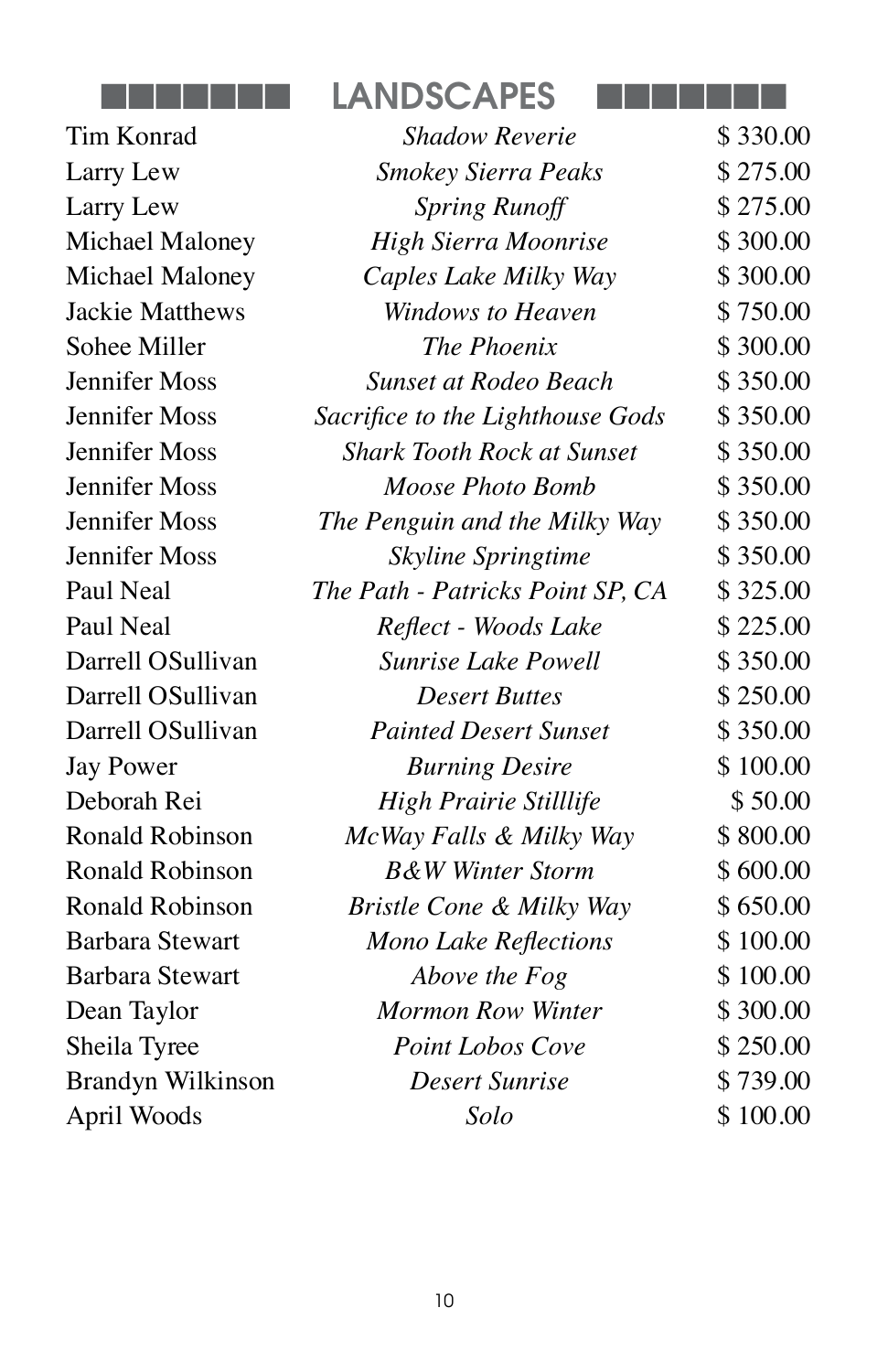|  |  | <b>MAN-MADE</b> |  |
|--|--|-----------------|--|
|--|--|-----------------|--|

| Mina Afshari                 | Cornucopia With Purple Cauliflower                         | \$345.00 |
|------------------------------|------------------------------------------------------------|----------|
| Janet Alcalde                | The Happy Hut                                              | \$200.00 |
|                              | Larry Angier Independence Day celebration St. Sava Jackson | \$250.00 |
| <b>Mathew Brown</b>          | <b>Foggy Sunset at Bixby</b>                               | \$250.00 |
| Cheryl Calderaro             | <b>Bodie's Bygone Booze</b>                                | \$195.00 |
| Cristi Canepa                | <b>Rustic Relics</b>                                       | \$225.00 |
| Connie Cassinetto            | <b>Strings</b>                                             | \$220.00 |
| Jim Cunningham               | The Face of Crazy Horse                                    | \$250.00 |
| John Curtin                  | <b>Rusty Chain</b>                                         | \$250.00 |
| <b>Harvey Doner</b>          | <b>Waterways of Venice</b>                                 | \$110.00 |
| <b>Harvey Doner</b>          | Painted Ladies of Burano                                   | \$110.00 |
| <b>Rick Emery</b>            | Hood                                                       | \$100.00 |
| <b>Michael Funk</b>          | Heat                                                       | \$150.00 |
| <b>Matthew Gass</b>          | Spiral                                                     | \$160.00 |
|                              | David Goldemberg Sonora City Fire Engine 752 "Burnover"    | \$180.00 |
|                              | David Goldemberg Depoe Bay Oregon Harbor "Propeller"       | \$180.00 |
| Pat Jennings                 | <b>Broken</b>                                              | \$125.00 |
| Gary Johnson                 | Morning Light at the Tetons                                | \$249.00 |
| Elizabeth Kayl               | Complexity                                                 | \$200.00 |
| Kimberly Keller              | Chicago Trainyards                                         | \$200.00 |
| Kimberly Keller              | <b>Have Dreams</b>                                         | \$200.00 |
| Paul Neal                    | Iron Man - Bodie                                           | \$225.00 |
| Paul Neal                    | Nautilus - Point Arena Lighthouse                          | \$225.00 |
| Darrell OSullivan            | Night Commute                                              | \$350.00 |
| Jessie Pearson               | <b>Almost Peanut Butter Cookies</b>                        | \$150.00 |
| Jeffrey Rocketmild Jefferson | Water Woman                                                | \$300.00 |
| Victoria Stojanovich         | <b>Kennedy Wheel</b>                                       | \$200.00 |
| Victoria Stojanovich         | <b>Set in Stone</b>                                        | \$200.00 |
| Victoria Stojanovich         | <b>Star Stuck</b>                                          | \$175.00 |
| Victoria Stojanovich         | Goldfields Forgotten                                       | \$200.00 |
| Kathleen Syverson            | <b>Books and Bells</b>                                     | \$175.00 |
| Kathleen Syverson            | Romantic Reading                                           | \$175.00 |
| Kathleen Syverson            | <b>Wheels Wheels Wheels</b>                                | \$175.00 |
| Dean Taylor                  | <b>Adobe Faucet</b>                                        | \$200.00 |
| Dean Taylor                  | Winter Post                                                | \$300.00 |
| Leslie Thompson              | Dia de los Muertos I                                       | \$70.00  |
|                              |                                                            |          |